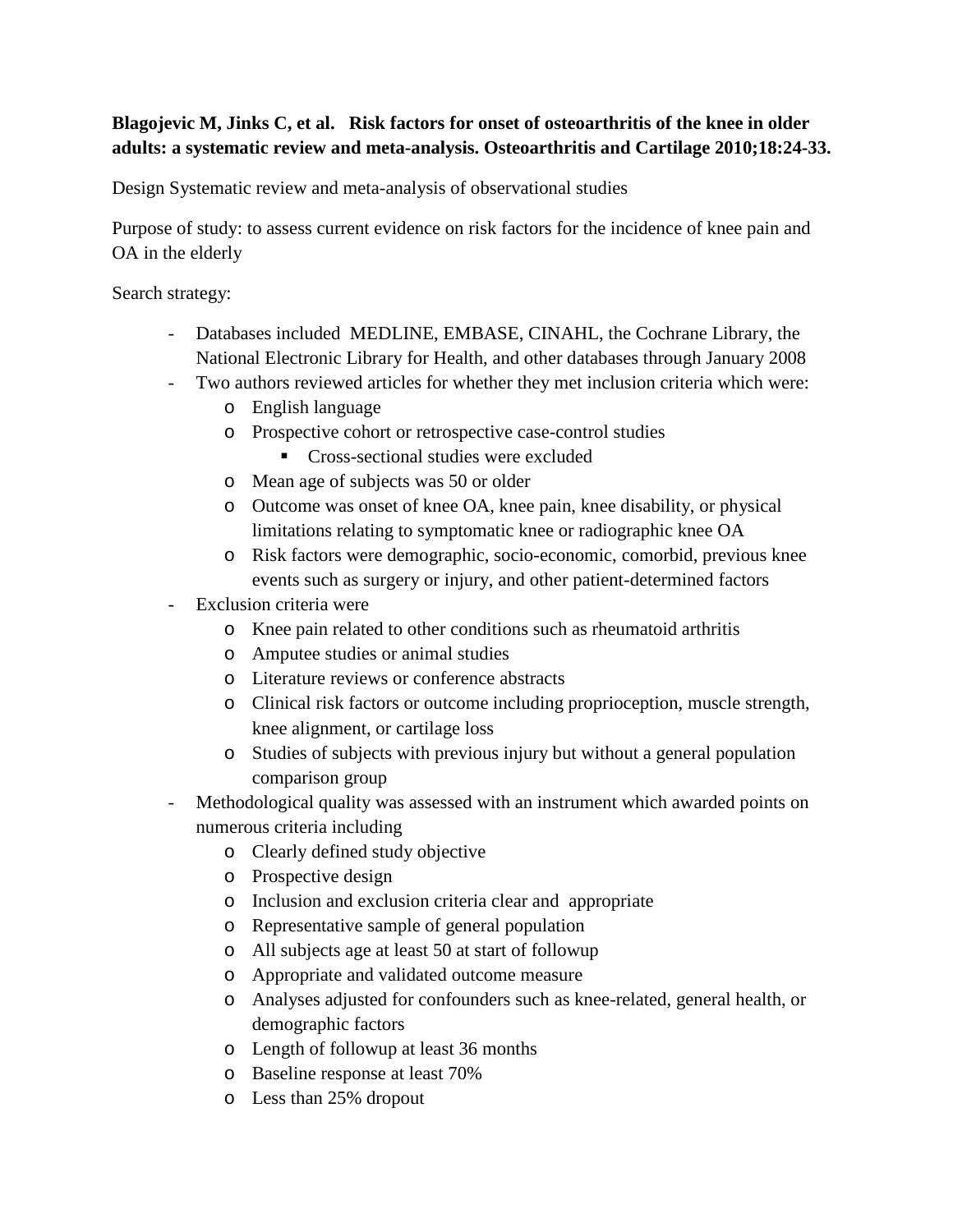- o Adequate description of dropouts
- o Appropriate analysis
- o Adjusted results given with confidence intervals (CI) where appropriate, such as a 95% CI

Definition of main risk factors and estimates of their effects

- For BMI, normal was defined as less than 25, overweight was 25 to 30, and obese was over 30
- For smoking, categories were based on current smoker versus never smoker, ever smoker versus never smoker, and light/moderate versus heavy smoking
- Meta-analysis was done on the pooled odds ratios (OR), and in anticipation of heterogeneity between studies, sources of heterogeneity were examined, including study quality, recentness of publication (pre 2001 versus since 2001) , study type (case-control versus cohort), and definition of knee OA (radiographic versus symptomatic)

## Results:

- 2233 studies were identified using the search strategy in all databases, and 85 studies were included in the review
	- o 42 studies were prospective
	- o 51 used a radiological definition of knee OA, a used only a symptomatic definition, and the remaining studies used a combination of both
	- o 38 studies were done in the USA, 45 in Europe, and the rest from elsewhere
- A pooled OR was estimated for five factors: BMI, smoking gender, previous knee injury, and hand OA with Heberden's nodes
- All risk factors showed substantial heterogeneity, and random-effects meta-analysis models were used for the pooled OR
- 36 studies reported on BMI, and all 36 reported that increased BMI was a risk factor for knee OA, although the results were highly heterogeneous due to some studies showing much larger odds ratios than others
	- o The pooled OR for obesity was estimated from 17 studies, 5 case-control and 12 cohort studies
		- The pooled OR from the case-control studies was larger (OR=4.25, 95% Ci 3.15 to 5.73) than for the cohort studies (2.22, 95% CI 1.91 to 2.57)
		- When the pooled OR was weighted by quality score, the results were very similar for obesity
	- o The pooled OR for overweight (not obese) versus normal BMI was somewhat smaller than for obesity (2.22 from the case-control and 2.13 from the cohort studies)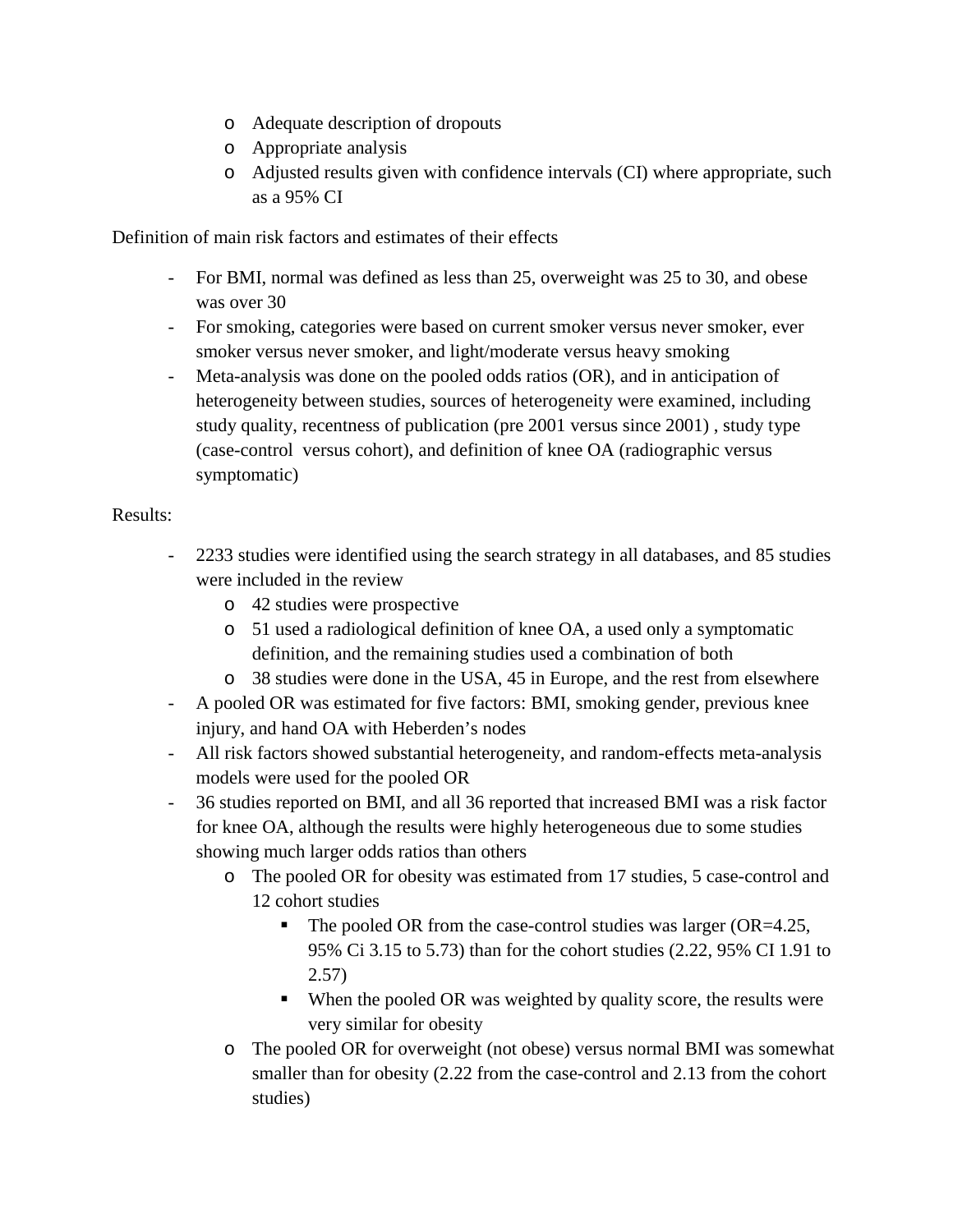- Previous knee injury was investigated in 16 studies, and all but two concluded it was an important risk factor; the pooled OR was 3.86 (95% CI from 2.61 to 5.70); when restricted to cohort studies, the pooled OR was similar but with wider confidence intervals due to having only 8 studies (OR=3.17, 95% CI 1.67 to 6.03)
- Smoking had variable OR for OA, and the pooled OR from 18 studies appeared to show a protective effect of smoking (OR=0.84, 95% CI 0.74 to 0.95), but when the analysis was restricted to cohort studies, no effect of smoking was found
- Gender was reported for 9 studies, and women were somewhat more likely than men to have OA (OR=1.84, 95% CI 1.32 to 2.55)
- Hand OA with Heberden's notes suggested that hand OA was associated with future knee problems (OR 1.49, 95% CI 1.05 to 2.10)
- Occupational activities were reported to be associated with OA in several studies, but OR were not pooled and the authors did not report the magnitude of the effect sizes
	- o Climbing steps, standing more than two hours per day, excessive kneeling or squatting, knee bending, and lifting were reported to be risk factors for OA, but walking and excessive driving were not associated with OA
	- o Farming and construction work were risk factors for knee pain, but again pooled OR were not reported by the authors
- Other factors were included in the systematic review, such as physical activity, estrogen use, contraceptive use, bone mineral density, hypertension, hysterectomy, and depression, but pooled odds ratios were not reported for these variables, even though several (increased physical activity, older age, and increased bone density) were said to be associated with increased risk of OA

Authors' conclusions:

- Knee OA is more common in people with obesity and overweight than in people of normal weight with BMI less than 25
- A history of knee injury is associated with an increased risk of knee OA
- Hand OA is associated with an increased incidence of knee OA
- Study quality was an unclear influence on the estimate of risk factors; most of the analyses which took study quality into account yielded similar odds ratios for the relationship between risk factors and knee OA
- This study was concerned with the occurrence of knee OA and not with its progression, for which the risk factors could be different
- Targeting obesity, knee injury, and hand OA could be beneficial for patients at risk of knee OA

## Comments:

- Even though the heterogeneity of the meta-analysis was very large for increased BMI and knee OA, the studies were unanimous in reporting that both overweight and